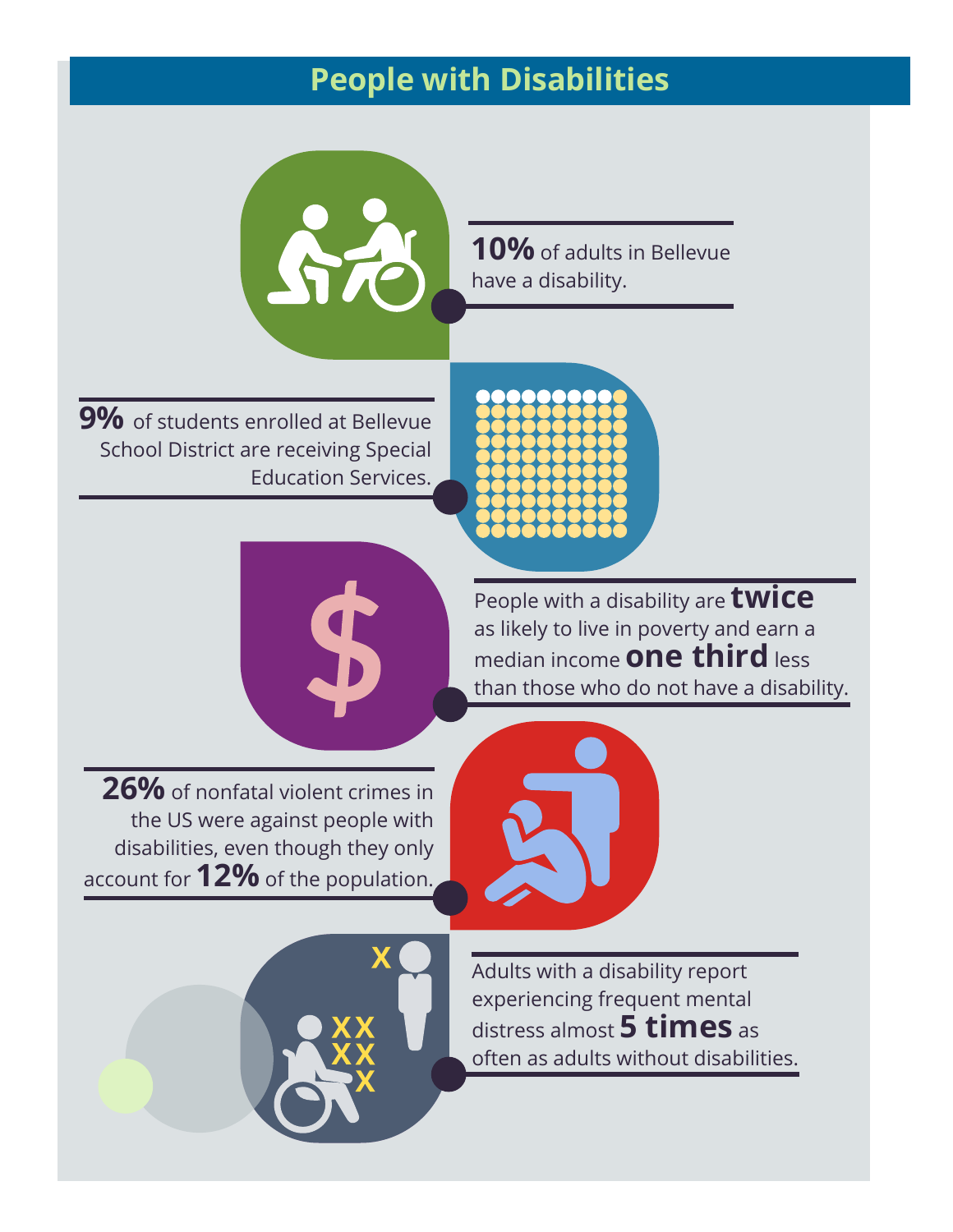# <span id="page-1-0"></span>People with Disabilities

#### Key Findings

- Funding for services for people with all types of disabilities continues to lag behind the growth of this population. The result is that there are wait lists for many programs, including subsidized supportive housing program and family support programs. This trend is predicted to continue over the next several years due to higher life expectancy of the aging population with developmental disabilities and the increase of referrals of children with disabilities.
- Lack of affordable housing is a problem for people with disabilities as the need is growing faster than housing stock is produced. It is especially critical for people with disabilities to find housing in familiar neighborhood settings, near support systems and convenient amenities, in order to maintain their independence to whatever extent they are able.
- Early intervention services for children birth to three with disabilities reduce later costs; for children whose disabilities are identified when they are older, critical time is lost.

### Brief Description

The [Americans with Disabilities Act](https://www.ada.gov/) (ADA), adopted in 1990, provides protection from discrimination for people with disabilities. The ADA defines disability as "a physical or mental impairment that substantially limits one or more of the major life activities." The City of Bellevue has consistently and diligently worked to make all its programs, services and facilities accessible to people with disabilities. For over 30 years the city has provided adaptive recreation programs, as well as other accommodations, and access to general recreation programs. It's important to note that under Title II of the ADA, social services must be accessible for people with disabilities. Title III of the ADA covers public accommodations, which generally includes all places open to the public, such as offices for counseling services, legal services, translation services, doctors' offices and shelters.[1](#page-9-0)

Ten percent of adults (18+) in Bellevue have a disability, compared to 11% in King County. Disability prevalence increases with age; in Bellevue 8% of children (under 18) reported having a disability compared to 49% for those 65 and older. [2](#page-9-0) **Racial (In)Equity Data Point:** Adults who identify as bisexual are significantly more likely to report disability than those who identify as heterosexual. The number of individuals with an identified disability is lowest among Asian and Hispanic residents, compared to most other racial/ethnic groups. Individuals with a disability is also disproportionately represented in those who are lower income.<sup>3</sup>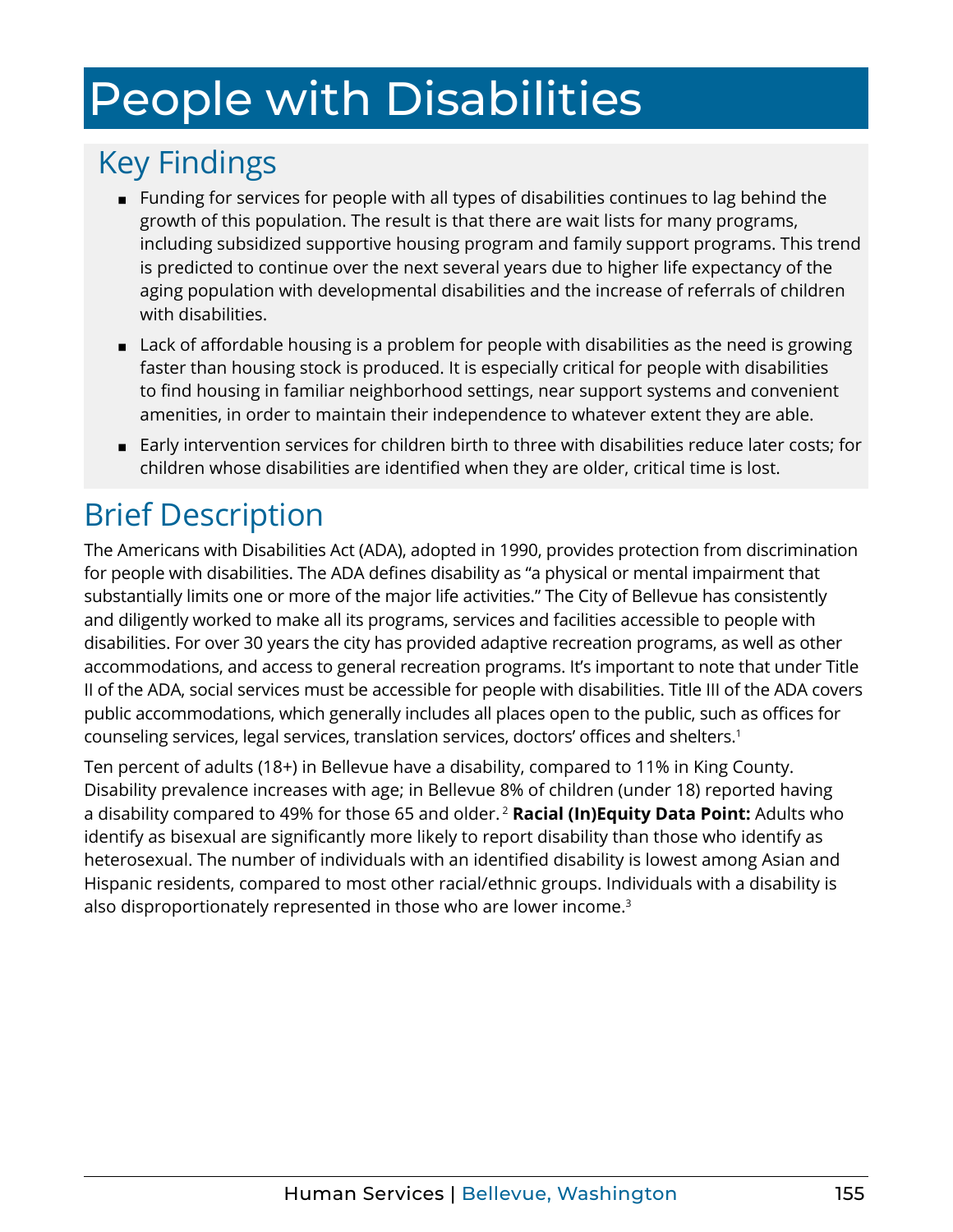

#### **Number of Disabilities by Type, 2015-2019**

Figure 1| Source: U.S. Census Bureau. 2015-2019 American Community Survey (5-year estimates), Table S1810

As shown in Figure 1, Bellevue has 22,958 disabilities reported. Respondents can select more than one disability. Based on the Census definition, 'Self-Care' is defined as someone having difficulty bathing or dressing because of a disability and 'Independent Living' is defined as someone having difficulty doing errands alone, such as a doctor's appointment or shopping because of a disability.

This chapter only provides information about goals 1 through 5 as they relate specifically to People with Disabilities. For a broader discussion of these areas, please see their respective chapters.

- Goal 1: Food to Eat and Roof Overhead
- Goal 2: Supportive Relationships
- Goal 3: A Safe Haven from All Forms of Violence
- Goal 4: Health Care to be as Physically and Mentally Fit as Possible
- Goal 5: Education and Job Skills to Help Individuals Reach their Full Potential
- Additional Topics for Consideration
	- Transportation

We recognize that disparate outcomes based on race exist regarding prevalence of and responses to the issues covered in this chapter. As part of the City's ongoing efforts to continue growing as a culturally competent and racially equitable organization and city, we have, when possible, highlighted racial disparities throughout this report, denoted by the phrase **Racial (In)Equity Data Point**.

While gender is a spectrum that includes transgender people and those who identify as neither male nor female, the sources referenced in this chapter reported data by male and female and did not report data encompassing the entire gender spectrum.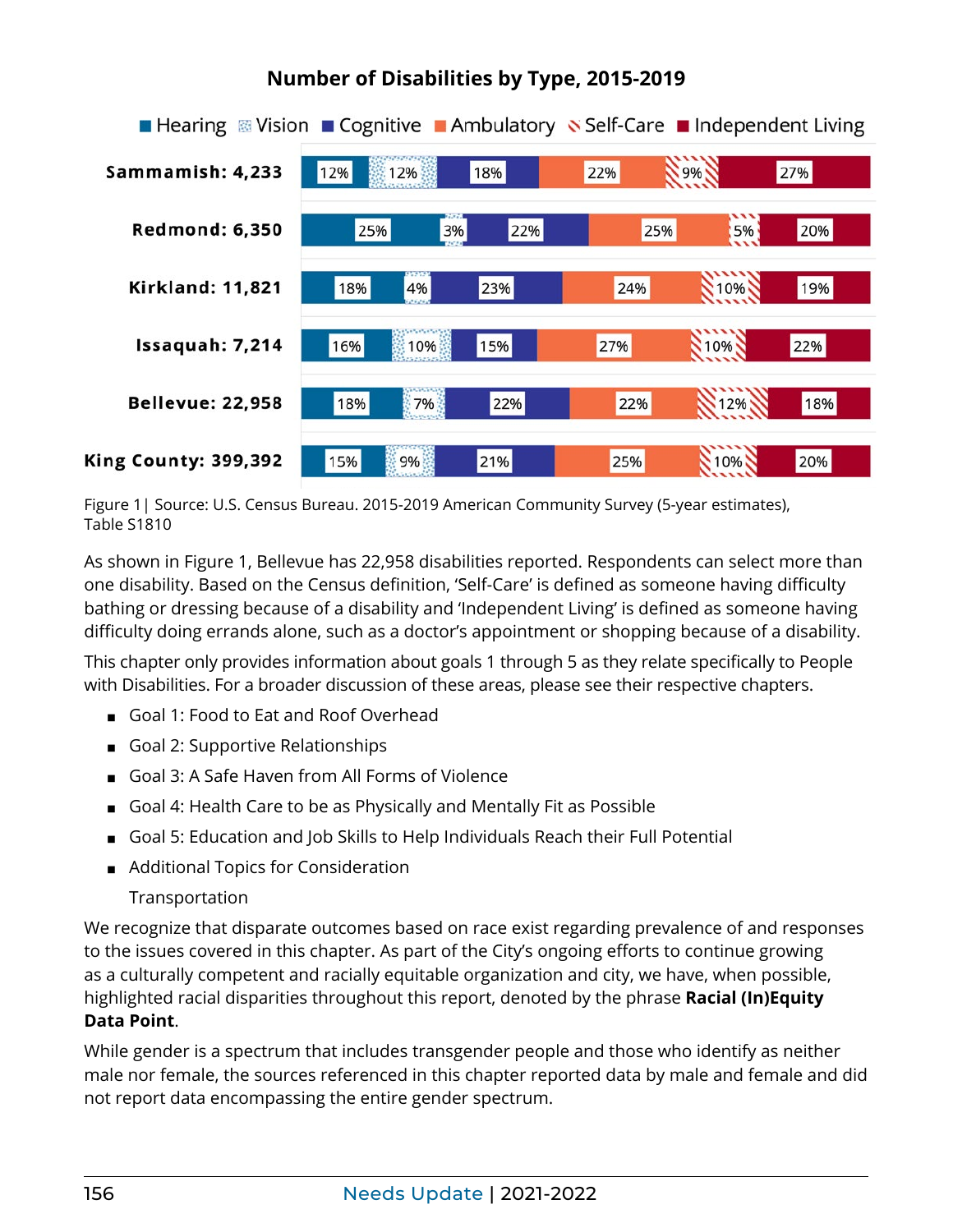#### <span id="page-3-0"></span>Goal 1: Food to Eat and Roof Overhead

- An emerging theme from several community conversation was the need for very-low income and zero-income housing option for those with disabilities. Households on Social Security Income can only afford very-low income housing. Individuals waiting for SSI have very limited housing options with very long waiting lists, so individuals often end up either relying on their support system to provide housing or they become homeless.
- $\blacksquare$  There is a lack of nutrition education and support for the population of people with disabilities.<sup>4</sup>
- People with disabilities who are not able to work are often on a fixed income, which makes it almost impossible for them to be able to afford housing unless it is subsidized or a low-income unit.<sup>[5](#page-9-0)</sup>
- Finding affordable housing in the community is challenging for many people, especially those with disabilities who seek an independent living arrangement. With the maximum federal monthly payment of \$794/month for an eligible individual in 2021, an SSI recipient could only afford \$238/month rent (30% of income). There is not one county in the U.S. where even a modest efficiency apartment is affordable for someone receiving SSI.<sup>[6](#page-9-0)</sup> The Fair Market rent for a one-bedroom apartment in the Seattle-Bellevue Metropolitan area is \$1,[7](#page-9-0)41/month, more than the entire SSI check.<sup>7</sup> For individuals who rely solely on their SSI check for income, or even those working in supported employment, market rate housing is not an option.
- In King County, the number of persons with developmental disabilities living in residential habilitation centers (RHCs) and nursing homes, facilities that provide intensive nursing care and skill development for those with a disability that requires extensive support, has decreased dramatically. In 2017, there were about 943 individuals in one of these 4 facilities in the State, compared to 4,145 at their peak in 1967. The average annual cost per client living in RHCs is \$230,120 compared to \$24,322 per client annually to receive personal care services in the family's home or community residential facilities.<sup>[8](#page-9-0)</sup>

### Goal 2: Supportive Relationships

- In the 2021 phone/online survey, 26% of respondents indicated that lack of services for people with disabilities was a major or moderate problem in the community. 6% of respondents stated that not finding programs for someone with a disability was a major/ moderate household problem and 6% stated that not being able to find affordable care for a person with a disability was a major/moderate problem<sup>9</sup>.
- Staff from Kindering stated that during the pandemic they have seen parents struggle with getting specialized services for their children who have disabilities. When the services were offered in-person, the parents are faced with the challenge of accompanying their child to the services and finding childcare for their other children, as there are usually limits on how many people can be at an appointment.<sup>[10](#page-9-0)</sup>
- Washington Division of Developmental Administration (WDDA) was serving 49,512 individuals in July 2021. In King County, they served 6,382 children and 6,621 adults. Since 2017, the DDA caseload has grown an annual average rate of 3%.<sup>[11](#page-9-0)</sup> In King County, 74% of people with developmental disabilities are not served through the state Developmental Disabilities Administration. These services are reserved for those already in or near crisis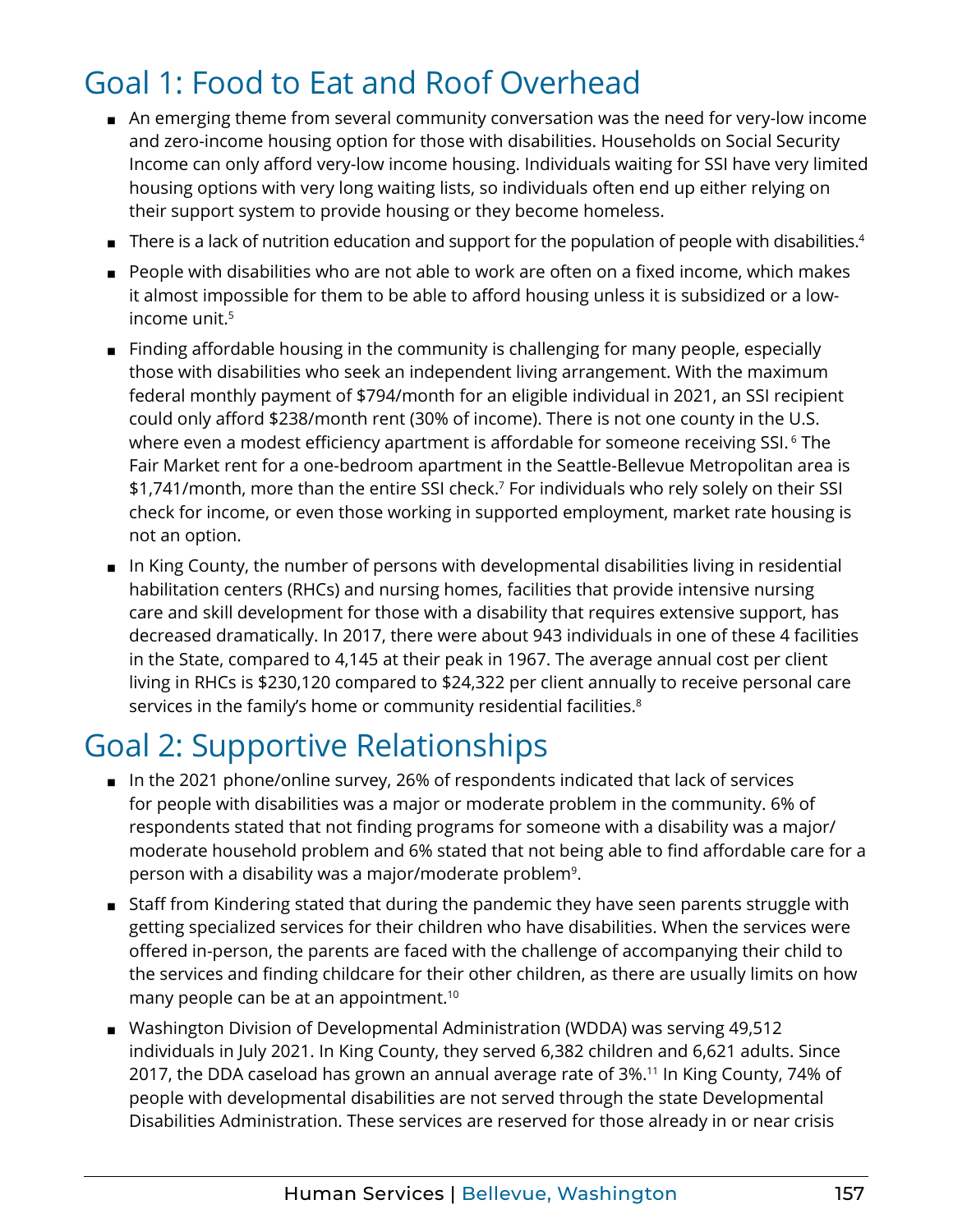<span id="page-4-0"></span>and who are at risk of institutionalization. Statewide, this leaves more than 85,000 people at increased risk of unemployment, homelessness and incarceration. It also puts their families at increased risk for financial or housing instability.[12](#page-9-0)

- Families are still the primary caregivers for adults with developmental disabilities and are themselves aging. In the US, about 76% of individuals with developmental disabilities reside at home. In 25% of these homes, the family caregiver is over 60 years of age.<sup>13</sup>
- The City of Bellevue Department of Parks and Community Services provides adaptive recreation opportunities for those with disabilities as well as inclusion support to participate in general recreation. Most adaptive programs occur at the Highland Community Center and several programs are also offered at various other locations, including the Northwest Arts Center, Tennis Center, Aquatic Center and the Bellevue Youth Theater. Bellevue offers forty adaptive recreation programs. In 2019, the Highland Community Center had 250 active participants. The other recreation programs have another 86 active adaptive participants, with 45 at Bellevue Youth Theater, 25 at Northwest Arts Center, and 10 for adaptive tennis and 6 for wheelchair tennis at the Tennis Center. Due to Covid-19, the number of active participants in 2020 decreased because centers were not open for in person programs. However, Bellevue programs still had a total of 149 active adaptive participants, including 100 at Highland Center, 9 at Northwest Art Center, 37 at Bellevue Youth Theater, and 3 at the Tennis Center. [14](#page-9-0)
- Bellevue's Parks and Community Services Choices Plan for People with Disabilities outlines the process for providing recreation/inclusion services for people with disabilities. There has been an increase of kids with disabilities participating in general recreation programs, primarily in summer day camps.[15](#page-9-0)
- Bellevue Parks and Community Services has a Recreation Inclusion Coordinator and Inclusion Recreation Staff to assist with accommodations or modifications to reinforce successful experiences in general recreation programs. The recreation program only received small number of people requesting inclusion services, but this could be because the recreation division already serves kids with disabilities in the majority of camps offered. Staff report that children attending summer camps at Highland Center have higher needs than in previous years. As a result, a lower child to staff ratio is needed. Other adaptive recreation programs in Bellevue are offered by Special Olympics of Washington, Bridge of Promise and Outdoorsforall[.16](#page-9-0)

#### Goal 3: A Safe Haven from All Forms of Violence

- Disabled people are disproportionately victims of violent and other crimes in the United States and the frequency of these crimes are increasing. The data shows that from 2017- 2019 disabled people accounted for 26% of nonfatal violent crimes, even though they make up only 12% of the population and are victims of violence at almost four times the rate of non-disabled people. From 2009 to 2019, the rate of violent victimization for people with a disability rose from 28.8 per 1,000 (2009) to 46.2 per 1,000 (2019). Persons with cognitive disabilities had the highest rate of violent victimization (83.3 per 1,000) among the disability types measured.
- Sexual assault is a huge concern for people with developmental disabilities. Bullying is also a growing issue for adults with developmental disabilities.[17](#page-9-0)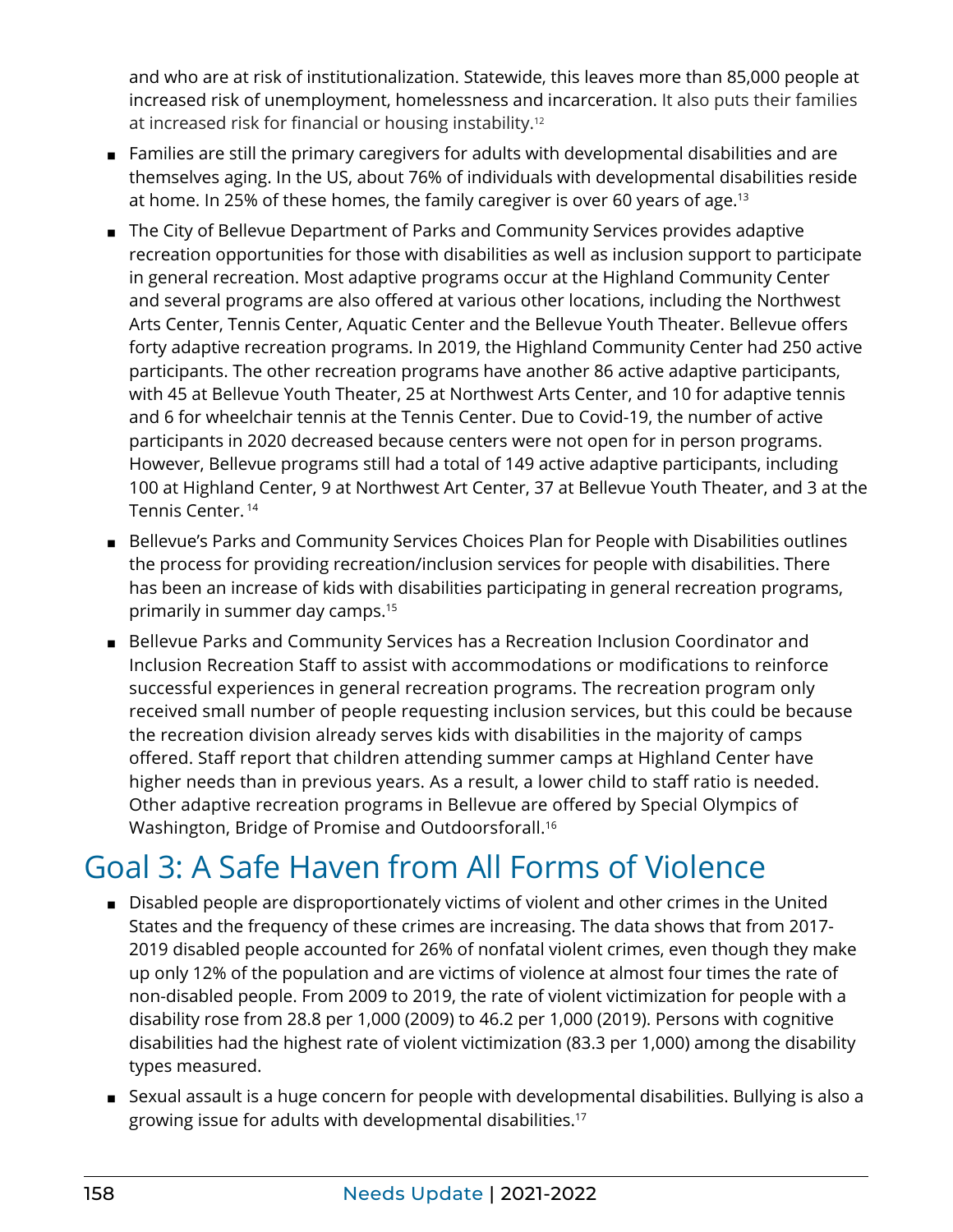- <span id="page-5-0"></span>■ People with disabilities are more likely to experience victimization, be arrested, be charged with a crime, and serve longer prison sentences once convicted, than those without disabilities. Individuals with Intellectual/Developmental Disabilities intersecting with other marginalized identities (i.e. individuals of color or LGBTQ individuals) are even more likely to get caught up in the system. Once entangled, they face unique challenges, bias, and inaccessible services, which only perpetuate the cycle of criminal justice involvement.<sup>[18](#page-9-0)</sup>
- Children with disabilities are two to three times more likely to be bullied than their nondisabled peers[.19](#page-9-0) Students with disabilities are disproportionately affected by bullying at all ages and in all learning settings, with serious negative impacts on their education, health and well-being. Students with a disability from low socioeconomic backgrounds reported more bullying than students from other socioeconomic family backgrounds. [20](#page-9-0)
- Bullying Prevention & Social Skills curriculum is taught across all schools in the Bellevue School District. Younger students learn about empathy, making friends, problem solving and responding to bullying. Integrated lessons for older students include the impact of gossiping, taunting and bullying, as well as the dangers of cyber-bullying.[21](#page-9-0)

#### Goal 4: Health Care to be as Physically and Mentally Fit as Possible

- Hero House uses a Clubhouse model to provider services for people living with mental illness and behavioral health disorders. They stated that they have seen an increase in number of community members are seeking services at the Clubhouse.<sup>[22](#page-9-0)</sup>
- Kindering reported that in their Child Care and Preschool Consultation program, they are seeing increased stress, emotional and sensory regulation issues in young children.<sup>[23](#page-10-0)</sup>
- Bellevue's Disability Allyship Resource Team (DART) Employee Resources Group (ERG) stated that there is a need for affordable access to durable medical equipment for people with disability, because the options are limited, and it's not always covered under insurance.<sup>24</sup>
- Bellevue's DART ERG members also discussed the lack of needed coverage for hearing aids. There is some coverage under Medicaid and Medicare, but they do not cover digital hearing aids which allow someone to be fully functioning. Many private insurance plans do not cover the cost, leaving the individual the burden to pay for all or most of this extremely expensive item needed to fully function in the community.[25](#page-10-0)
- Adults with disabilities report experiencing frequent mental distress almost 5 times as often as adults without disabilities. Frequent mental distress is associated with poor health behaviors, increased use of health services, mental disorders, chronic disease, and limitations in daily life. During the COVID-19 pandemic, isolation, disconnect, disrupted routines, and diminished health services have greatly impacted the lives and mental wellbeing of people with disabilities.<sup>26</sup>
- National Alliance on Mental Illness (NAMI) reported that for many people living with disabilities, physical care is seen as the first priority. However, when a disability impacts a person's quality of life, it can affect all aspects of their well-being and daily experiences. Many people with disabilities experience traumatic stress due to the painful treatments received for their physical condition, as well as depression and anxiety from the isolation they experience. Physicians treat the physical issues, but often view any mental health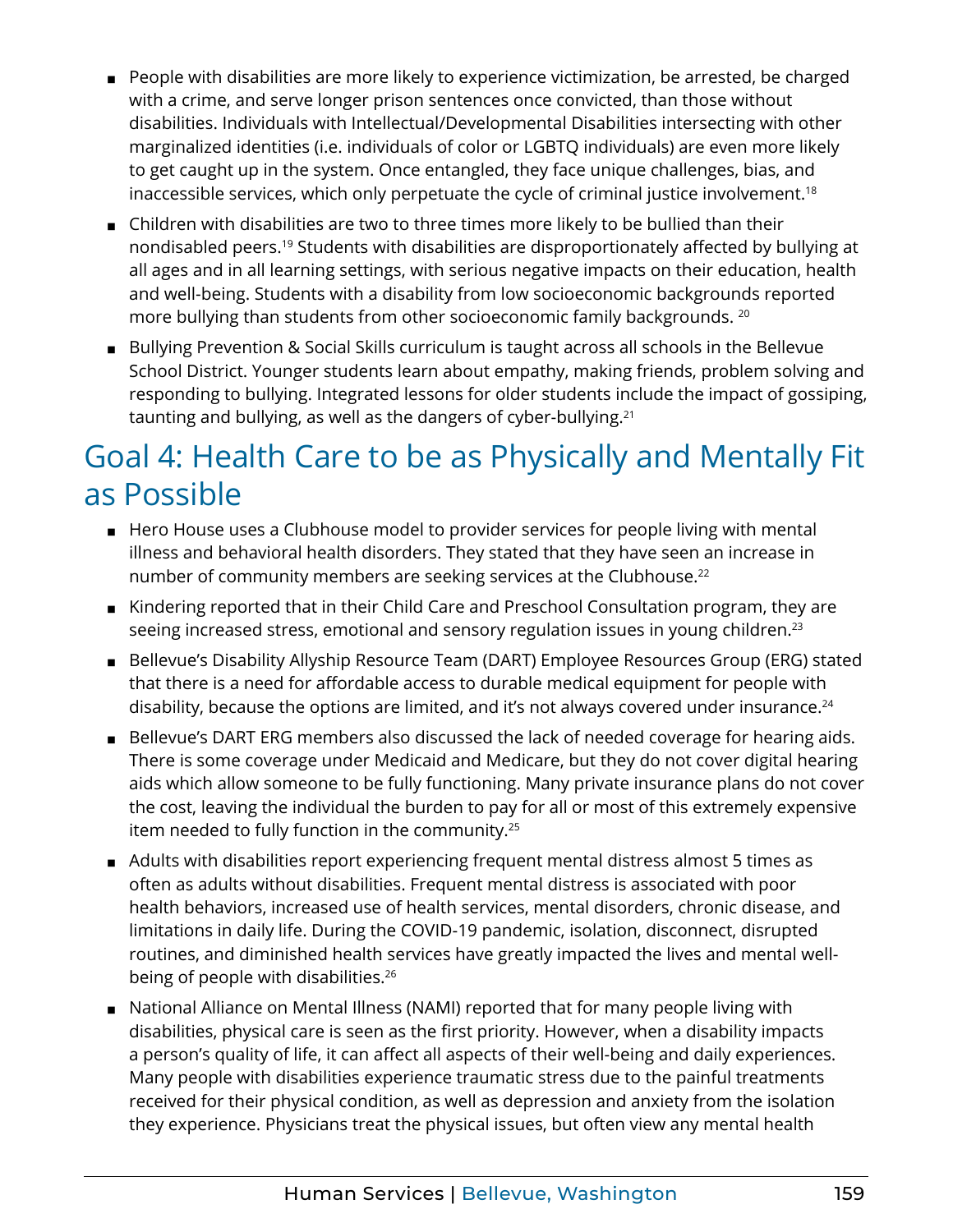<span id="page-6-0"></span>symptoms as a by-product of the physical experience. Those mental health issues can often be overlooked or dismissed in order to focus on providing physical comfort or pain relief.<sup>[27](#page-10-0)</sup>

- In the United States, over three million children (4.3% of the under 18 population) has a disability in 2019. Children living in poverty were more likely to have a disability (6.5%) than children living above the poverty threshold (3.8%). Yet, families in poverty tend to have fewer financial resources to care for a child with a disability.[28](#page-10-0)
- In 2019-2020, Kindering provided services to 5,524 children and families. Of the early intervention graduates in 2019, 53% will not need special education at age 3 and 75% narrowed the development gap.[29](#page-10-0)
- Kindering's Early Care and Education Consultation program focuses on early identification of developmental disabilities/delays and behavioral challenges by providing consultation and training to child care programs. In 2020, Kindering provided services for 64 Bellevue residents with 645 hours of assistance. [30](#page-10-0)
- In 2021, 9% of students enrolled in the Bellevue School District were receiving Special Education services.<sup>[31](#page-10-0)</sup> However, Census data reports that only 8% of children ages 5 to 17 in Bellevue have a disability.<sup>32</sup> It appears disabilities in children are slightly unreported in Census data.
- People with disabilities can receive medical insurance through three different programs based on eligibility. Medicaid provides free or low-cost medical benefits to people with disabilities. Medicare provides medical health insurance to people under 65 with certain disabilities and any age with end-stage renal disease (permanent kidney failure requiring dialysis or a kidney transplant). Affordable Care Act Marketplace offers options to people who have a disability, who don't qualify for disability benefits, and need health coverage.<sup>[33](#page-10-0)</sup>

#### Goal 5: Education and Job Skills to Help Individuals Reach their Full Potential

- During a community conversation, Bellevue's ADA Core Team discussed how remote learning severely impacted both children and adults with disabilities. It was a difficult transition to determine how to follow the IEP and ensure they were receiving the needed services.<sup>[34](#page-10-0)</sup>
- Many of the supportive employment programs have been put on hold during the pandemic. Supportive employment programs have been very successful in both supporting people with disabilities to gain employment as well as employers having valuable, talented people that fit their position.<sup>35</sup>
- Many people living with a disability face employment discrimination and have difficulty accessing full-time employment. According to the U.S. Bureau of Labor Statistics, in 2019, only 19.3% of people living with disabilities were employed. Those who are working are often only able to obtain part time and/or temporary work which does not usually include access to health care benefits. People with disabilities are twice as likely to live in poverty and earn a median income one-third less than those who do not have a disability. In Washington, the median annual earnings for people with disabilities are \$22,445, the equivalent of about \$10.75/hour for full- time employment. People with a disability earn 62% of the median earnings (\$36,217) of Washingtonians without disabilities.[36](#page-10-0)
- Many adults with intellectual/developmental disabilities experienced job loss at the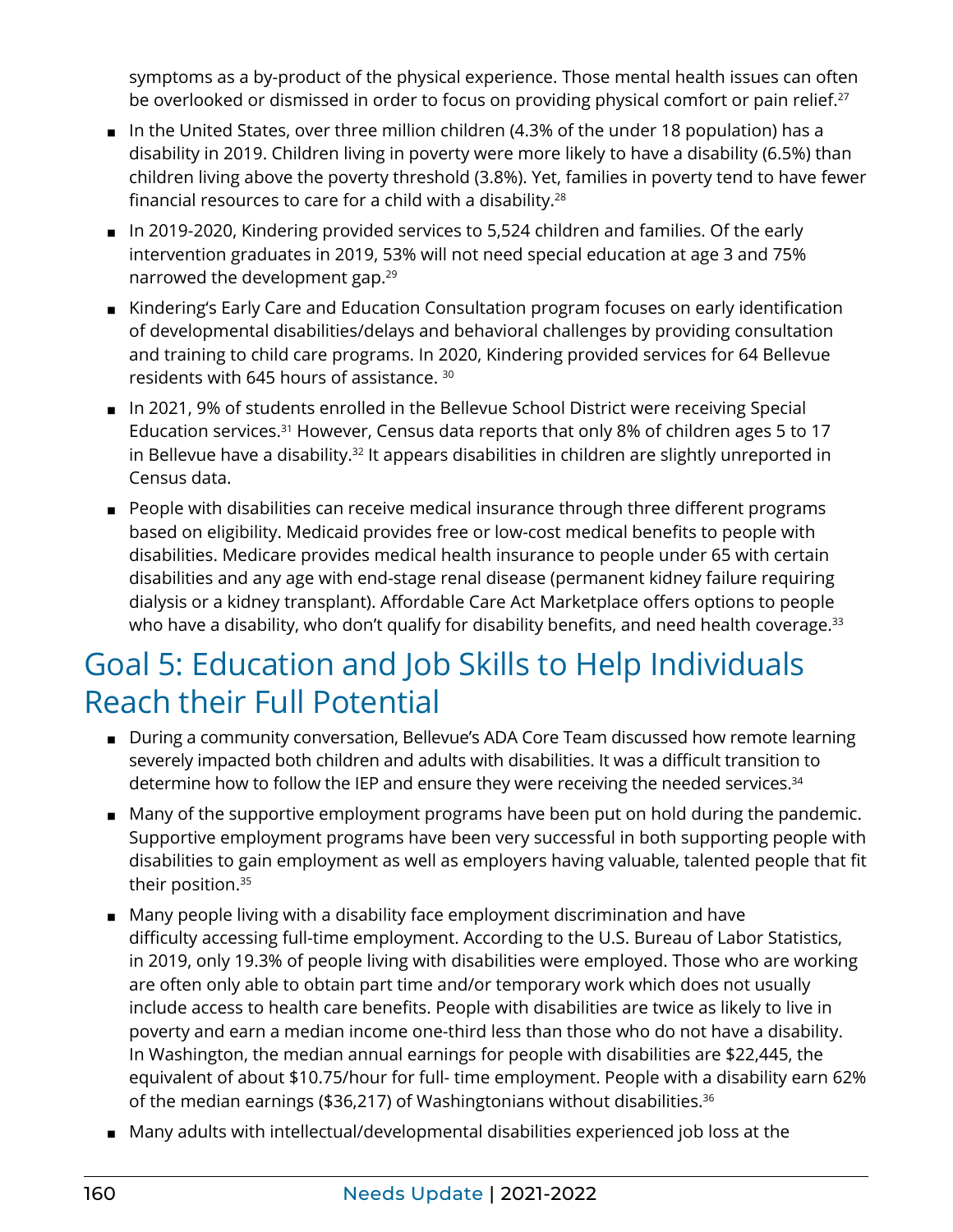<span id="page-7-0"></span>beginning of the COVID-19 pandemic. Although some have begun to be rehired, it has been very slow for this population.[37](#page-10-0)

- The State Division of Vocational Rehabilitation (DVR) is a service for people with disabilities to obtain and keep employment. In FY 2020, 1,571 people were successfully employed. The median income for clients at intake was \$0 and their median annual income at closure was \$17,004.<sup>38</sup> Although the wage increase is significant, it this is still not a livable wage.
- Median annual earnings for people with disabilities over the age of 16 years old in Seattle is \$22,735, the

equivalent of about \$10.93/ hour for fulltime employment. Compared to the median earnings of \$44,827 for Seattle worker without disabilities[.39](#page-10-0)

"Many of our clients have disabilities that limit or prevent their ability to work."

~ The Sophia Way, Provider's Survey

■ AtWork! provides supported employment and works with businesses to identify job opportunities that take advantage of an individual with disabilities' unique talents while meeting a critical business need.[40](#page-10-0) In 2020, AtWork! provided 89 Bellevue residents with oneon-one employment sessions to support them in gaining and maintaining employment.<sup>41</sup>

## Additional Topics for Consideration

#### **Transportation Gap**

People with disabilities must have access to both public and private transportation to lead full, self-directed lives. People with disabilities lack sufficient access to reliable, accessible, and safe modes of public and private transportation. Every mode of transportation presents barriers for individuals with disabilities. These barriers prevent people with disabilities from meaningful participation in everyday activities that promote high quality community living experiences.<sup>[42](#page-10-0)</sup>

- During the first year of Covid-19, many of the bus and transit services were decreased, which effected people with disabilities that rely on public transportation to meet their basic needs.<sup>[43](#page-10-0)</sup>
- In the U.S., millions of individuals with disabilities use public transit to maintain their autonomy and participate fully in society. For many, it is their only transit option. However, even where accessible public transportation exists, adults with disabilities consider transportation options inadequate. Inadequate transportation inhibits community involvement, including successful employment. Where there is available transportation, there is often little to no training available to support individuals with disabilities to make full use of it. [44](#page-10-0)
- The demand for transportation for special needs populations, defined as older adults, people with disabilities, youth and people with low-incomes, is growing steadily. The King County Mobility Coalition (KCMC) is a collaborative group of diverse partners who have a stake in mobility management for special needs populations. The Coalition works with transit authorities, service providers, end-users, and various stakeholders to identify and address transportation equity in King County. Through its 2015-2020 action plan and beyond, the KCMC has launched a number of initiatives through specialized committees – like Access to Healthcare and Access to Work and School – to evaluate and fill gaps in transportation barriers. A project from the committee is the Inclusive Planning grant, which seeks to improve transportation for all King County community members using an inclusive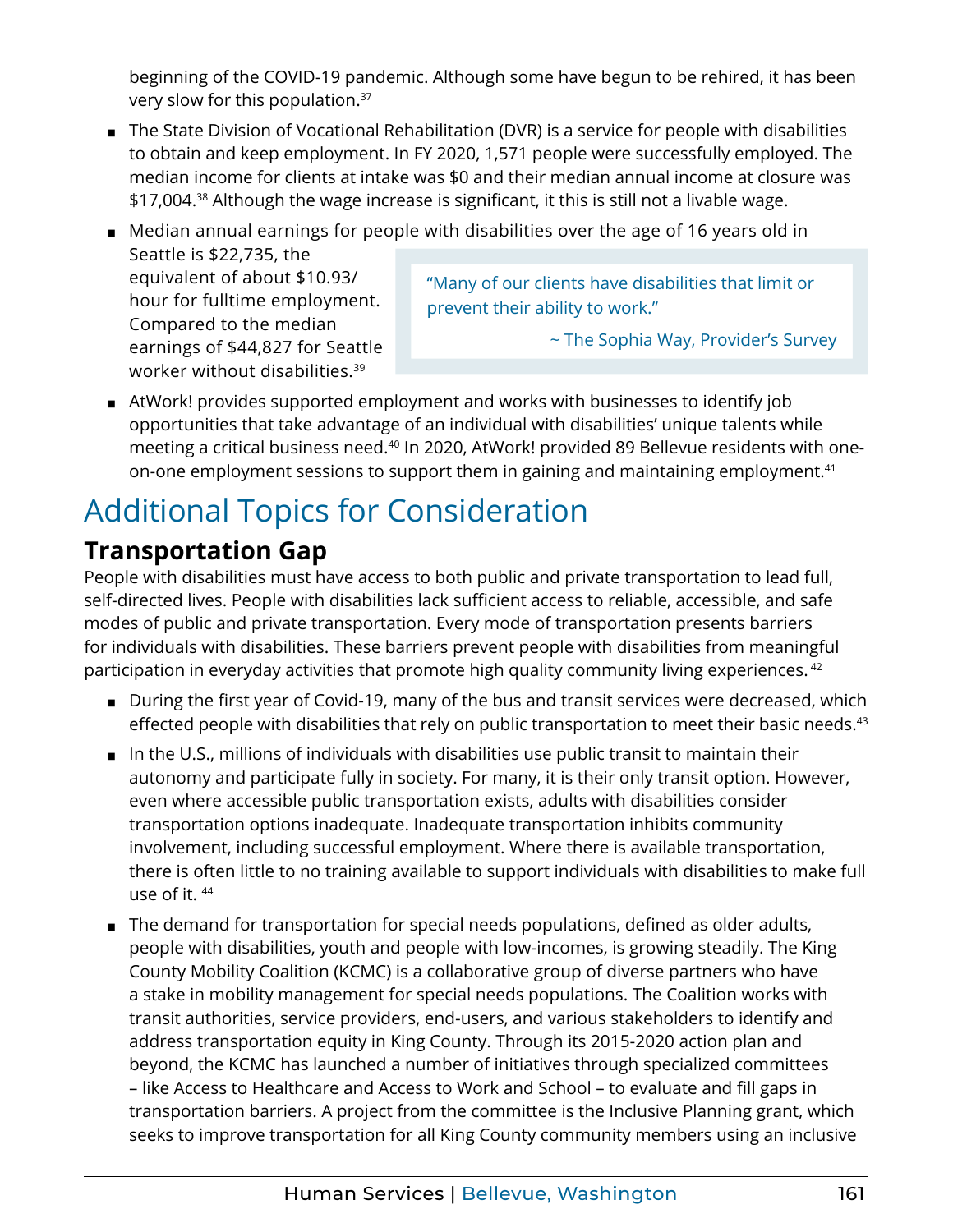<span id="page-8-0"></span>planning lens and a focus on older adults, people with disabilities, and their caregivers. Various grants have allowed the KCMC to pursue and test solutions that further the Coalition's goal to connect more people to transportation.[45](#page-10-0)

■ King County metro provides three Accessible Service programs, Access Paratransit Program,

Community Access Transit (CAT) and taxi scrip program. Metro's Access Paratransit program serves people with disabilities who are unable to use fixed-route buses, helping them lead more independent

"The transportation system is not great, and it requires many of our elderly and disabled clients walk a good distance to get to public transportation."

~ Provider's Survey

lives. In 2020, Access provided 455,391 one-way trips. CAT is a partnership between Metro and human services agencies where Metro provides funds and free loaner vans to agencies to assist in providing van services for their clients that would otherwise use Access. In 2020, CAT provided 258,818 one-way trips. Metro's taxi script program provides half-price taxi service for eligible riders. In 2020, the taxi script program provided 86,460 one-way trips.<sup>46</sup>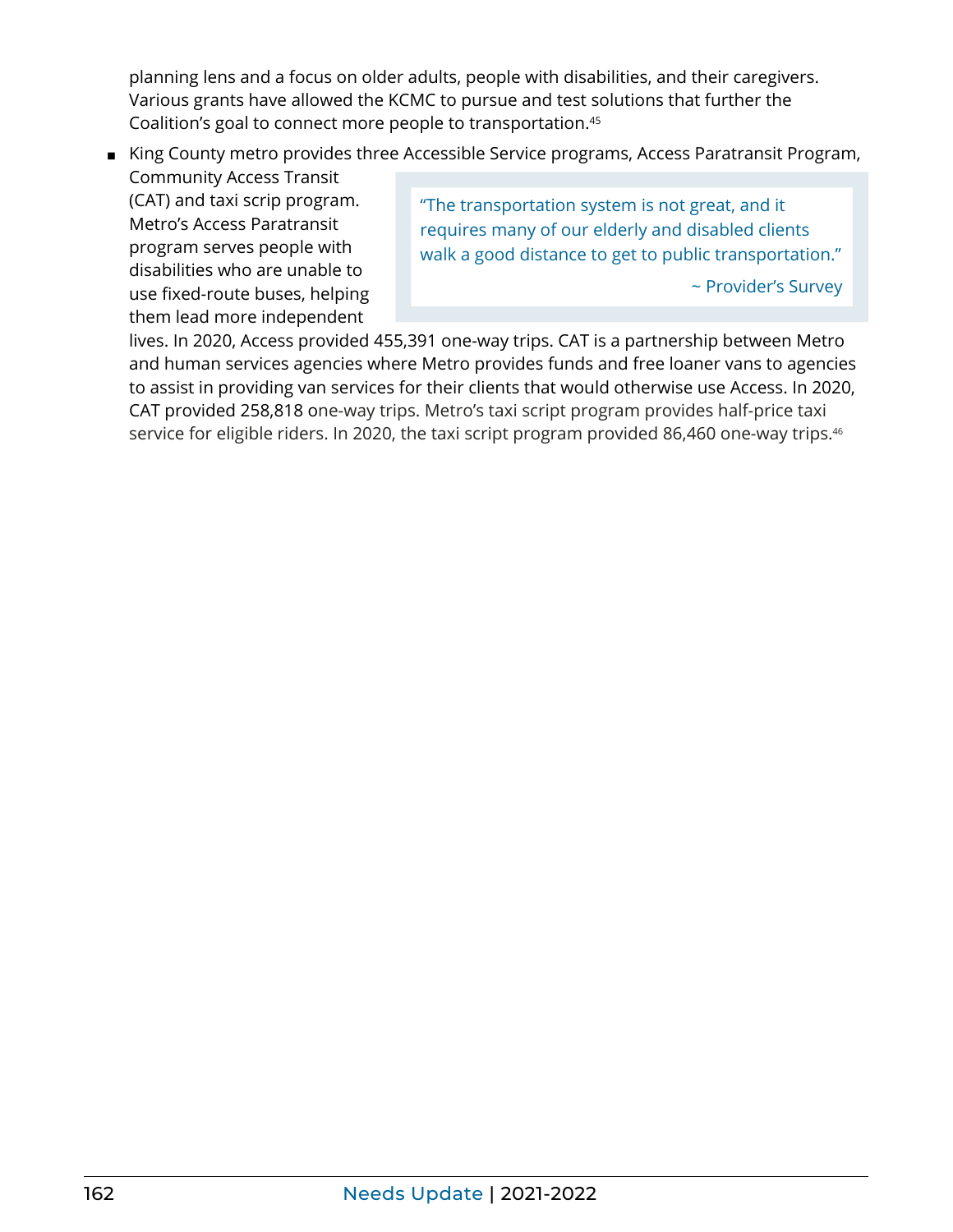#### <span id="page-9-0"></span>**Endnotes**

- [1](#page-1-0) ADA.gov. (2020) A Guide Disability Rights Law. Retrieved December 7, 2021 from **<https://www.ada.gov/cguide.htm>**
- [2](#page-1-0) US Census Bureau. 2015-2019 American Community Survey (5-year estimates), table B18101.
- [3](#page-1-0) King County Hospital for a Healthier Community. (2020). King County Community Needs Health Assessment 2018-2019. Retrieved on December 7, 2021 from **[https://kingcounty.gov/depts/health/](https://kingcounty.gov/depts/health/data/community-health-indicators/~/media/depts/health/data/docum) [data/community-health-indicators/~/media/depts/health/data/documents/2018-2019-Joint-CHNA-](https://kingcounty.gov/depts/health/data/community-health-indicators/~/media/depts/health/data/docum)[Report.ashx](https://kingcounty.gov/depts/health/data/community-health-indicators/~/media/depts/health/data/docum)**
- [4](#page-3-0) K. Indurkar (City of Bellevue), personal communication, October 22, 2021.
- [5](#page-3-0) K. Indurkar (City of Bellevue), personal communication, October 22, 2021.
- [6](#page-3-0) Annual report of the Supplemental Security Income program (2020). Retrieved November 30, 2021 from: **[https://www.ssa.gov/ssi/text-benefits-ussi.htm#:~:text=Effective%20January%201%2C%20](https://www.ssa.gov/ssi/text-benefits-ussi.htm#:~:text=Effective January 1%2C 2021 the,and %241%2C191 for a couple) [2021%20the,and%20%241%2C191%20for%20a%20couple](https://www.ssa.gov/ssi/text-benefits-ussi.htm#:~:text=Effective January 1%2C 2021 the,and %241%2C191 for a couple)**.
- [7](#page-3-0) Rent Data, (2021) Seattle-Bellevue, WA HUD Metro FMR Area Rental Data. Retrieved December 7, 2021 from: **<https://www.rentdata.org/seattle-bellevue-wa-hud-metro-fmr-area/2021>**
- [8](#page-3-0) Washington Department of Social and Health Services. (2017). DSHS Client Services. Retrieved December 8, 2021 from: **http[://clientdata.rda.dshs.wa.gov/Home/ShowReport?reportMode=0](http://clientdata.rda.dshs.wa.gov/Home/ShowReport?reportMode=0)**
- [9](#page-3-0) Comengageus. (2021). 2021 City of Bellevue Human Needs Assessment Final Report. {pdf}
- [10](#page-3-0) Respondents, Provider's Survey, 2021
- [11](#page-3-0) Washington Department of Social and Health Services- Transforming Lives. (2021). Developmental Disability Administration 2021 Caseload and Cost Repot. Retrieved December 7, 2021 from **https://www.dshs.wa.gov/sites/[default/files/DDA/dda/documents/DDA\\_2021\\_Caseload\\_and\\_Cost\\_](https://www.dshs.wa.gov/sites/default/files/DDA/dda/documents/DDA_2021_Caseload_and_Cost_Report.pdf) [Report.pdf](https://www.dshs.wa.gov/sites/default/files/DDA/dda/documents/DDA_2021_Caseload_and_Cost_Report.pdf)**
- [12](#page-4-0) King County ARC (N.D) Most Don't Get DDA Services. Retrieved November 30, 2021 from **<http://arcofkingcountyvoice.blogspot.com/p/most-do-not-get-dda-services.html>**
- [13](#page-4-0) Family Care Giving Alliance (2019) Caregiver Statistic: Demographics. Retrieved December 8, 2021 at **<https://www.caregiver.org/caregiver-statistics-demographics>**
- [14](#page-4-0) K. Indurkar (City of Bellevue), personal communication, October 22, 2021.
- [15](#page-4-0) K. Indurkar (City of Bellevue), personal communication, October 22, 2021.
- [16](#page-4-0) K. Indurkar (City of Bellevue), personal communication, October 22, 2021.
- [17](#page-4-0) K. Indurkar (City of Bellevue), personal communication, October 22, 2021.
- [18](#page-5-0) The ARC. (2020). Criminal Justice. Retrieved December 7, 2021 from **<https://thearc.org/our-initiatives/criminal-justice/>**
- [19](#page-5-0) PACER's National Bullying Prevention Center (2021) Bullying and Harassment of Students with Disabilities. Retrieve December 7, 2021 from: **<https://www.pacer.org/bullying/resources/students-with-disabilities/>**
- [20](#page-5-0) Journal of School Psychology. (2020). Disability, poverty, and other risk factors associated in involvement in bullying behavior. Retrieved December 7, 2021 from **https[://www.sciencedirect.com/science/article/pii/S0022440520300029](https://www.sciencedirect.com/science/article/pii/S0022440520300029)**
- [21](#page-5-0) Bellevue School District (2021) Bullying Prevention and Social Skills. Retrieved December 7, 2021 from: **<https://bsd405.org/about/initiatives/bullying-prevention/>**
- [22](#page-5-0) Respondents, Providers Survey, 2021